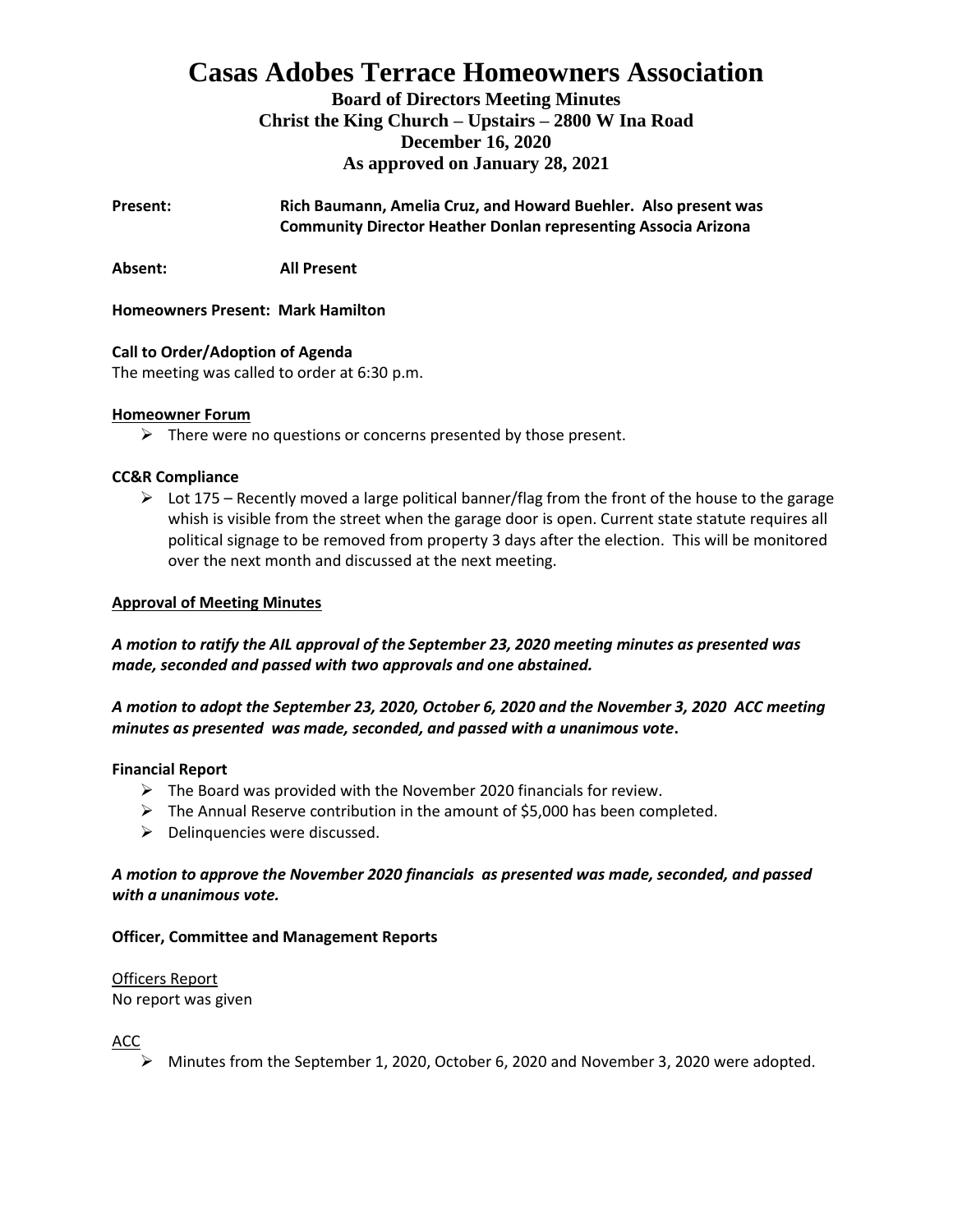## **Casas Adobes Terrace Homeowners Association**

## **Board of Directors Meeting Minutes Christ the King Church – Upstairs – 2800 W Ina Road December 16, 2020 As approved on January 28, 2021**

## **Landscape**

 $\triangleright$  No updated report given.

## Website

- $\triangleright$  The 2020-yard sale was cancelled due to the pandemic.
- $\triangleright$  Clarification is needed to determine if two-yard sales are planned in 2021 or just one. The Board will follow-up with the head of the Neighborhood Watch.
- $\triangleright$  Consideration will be taken into account, to schedule the 2021-yard sale 1 week prior to the bulk trash pick-up.

#### Associa Arizona

 $\triangleright$  A management report was provided to the Board which documented all management activities since the previous meeting. There were no questions.

#### **Old Business**

Review of Violation Policy, Letters, ets

 $\triangleright$  This item was tabled for a later date.

Change in Collection and General Attorney/Law Firm

- ➢ The Board has accepted the contract presented by Goodman Holgrem Smith for collection activity and general counsel.
- ➢ The new contract still includes no additional fee to the association for collection activity. All fees are charged and paid by the delinquent Homeowner.
- $\triangleright$  Several accounts have been transferred to the new attorney to begin collection efforts.
- $\triangleright$  State statute now requires a certified notice be sent to a Homeowner prior to the account being transferred to the collection attorney. The notice allows the Homeowner an additional 30 days to make a payment.

*A motion to apply any certified mailing costs directly to the Homeowners accountfor collection efforts was made, seconded and passed with a unamious vote.* 

**New Business**